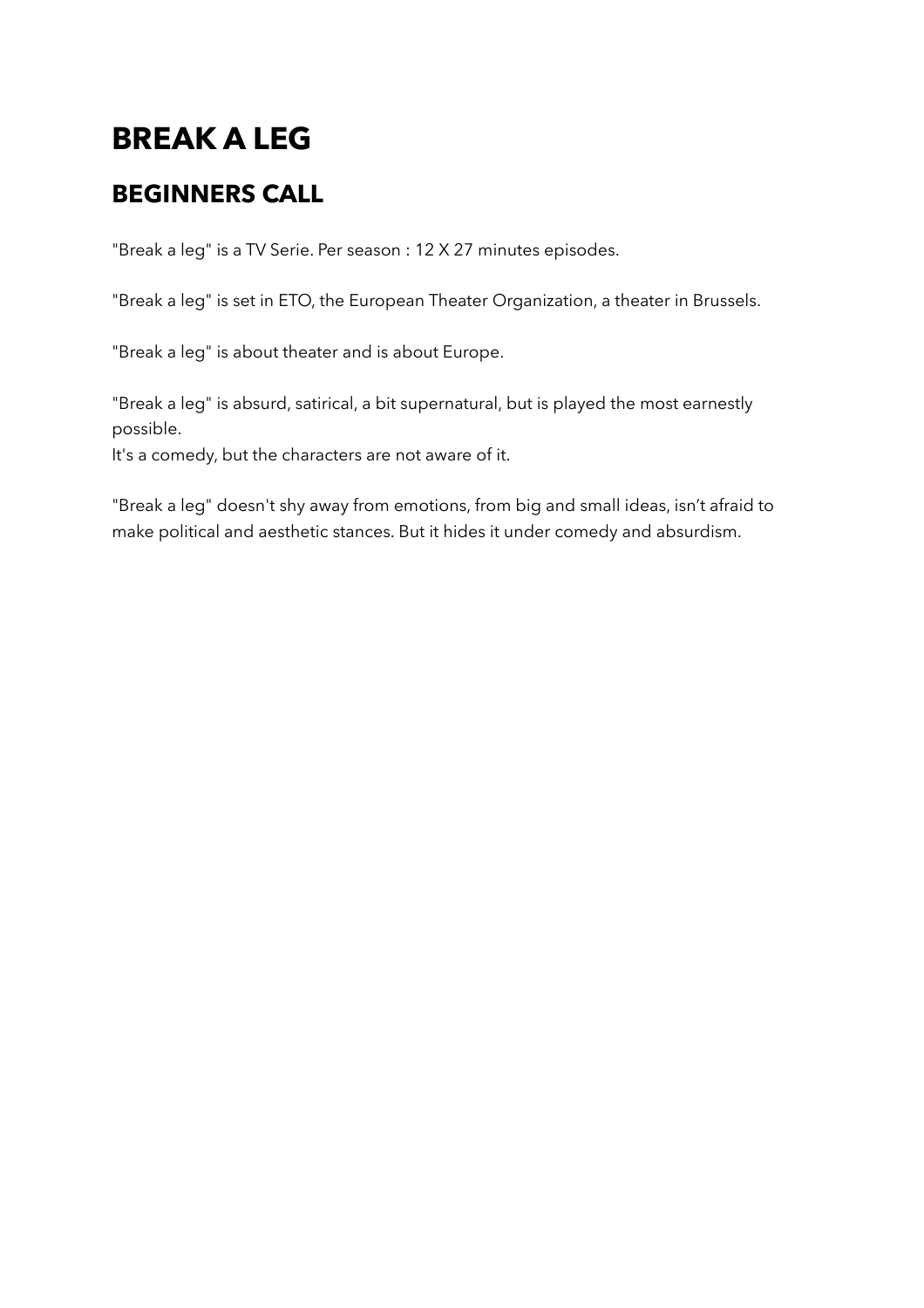# **ACT I A EUROPEAN THEATER**

"Break a leg" describes a European theater institution in Brussels.

It doesn't focus on the artists, the actors or the directors, doesn't focus on the people that come and go, but on those who stay: the technicians and the administrative crew.

This crew has more women than men. Almost half of them are, one way or another, part of the LGBTQ+ community.

The main character we follow is Violette, the artistic director, the boss of this theater. Her number two is Marie, who tries relentlessly to take her place (a bit like the coyote in Road Runner, or Iznogoud, "qui veut être Calife à la place du Calife"). Marie's repeated attempts to take Violette's place are in every episode. They are the backbone of the show.

Other storylines: relationships between the theater institution and the different subsiding entities (Belgian and European); between the theater and different European theater companies (amateurs and professionals); and relationships, loves, hates, between the staff of the institution.

#### **Falsely episodic**

All episodes of "Break a leg" are stand-alone, but they mimic a serialized TV series. Each episode begins with a "Previously, on Break a leg" and finishes with a "Next time, on Break a leg".

But the images in the "Previously" were never in past episodes; and (as it was done in "Arrested development" ) the images in the "Next time" are never seen in subsequent episodes.

#### **Normal episodes**

In "normal episodes", there are a number of parallel storylines where all the main characters participate (a bit like "Parks and recreation" or an Aaron Sorkin's TV show's episode).

#### **Special episodes**

On average, there will be a "special" episode every four episodes.

Examples: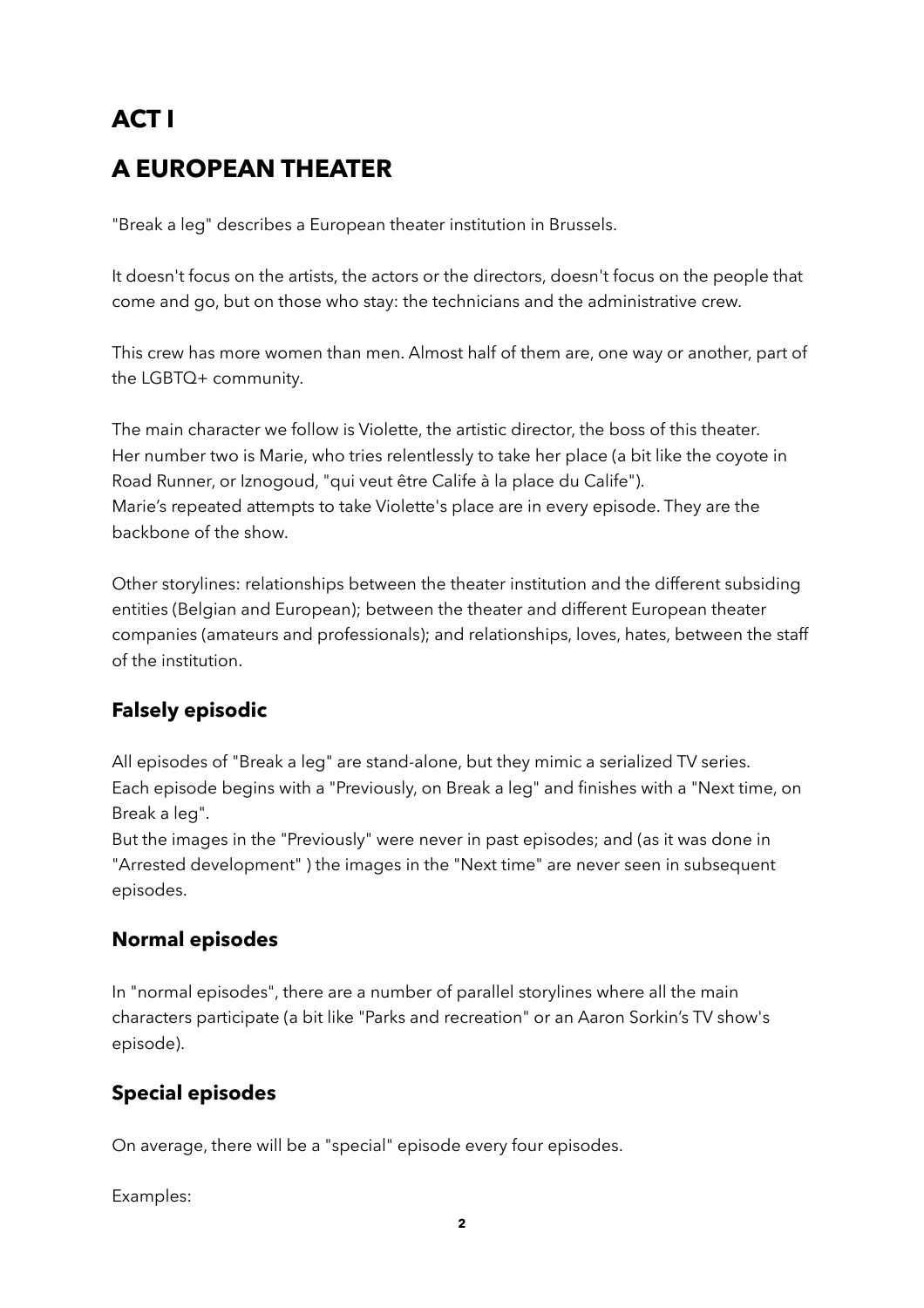- An episode from the point of view of only one of our characters.
- An episode told backwards.
- An homage to "Noises off": a play seen through its behind the scenes.
- A bottle episode, set in a cupboard.
- An homage to "Birdman": an episode done entirely in one shot.
- Episodes that are homages to Shakespeare, Tchekhov, Commedia del Arte, Pinter, etc.
- A false documentary.

Our goal is the same as in James Joyce's "Ulysses" or special episodes of "The Simpson": to change the style to explore new aspects of our TV show, new aspects of its universe and characters.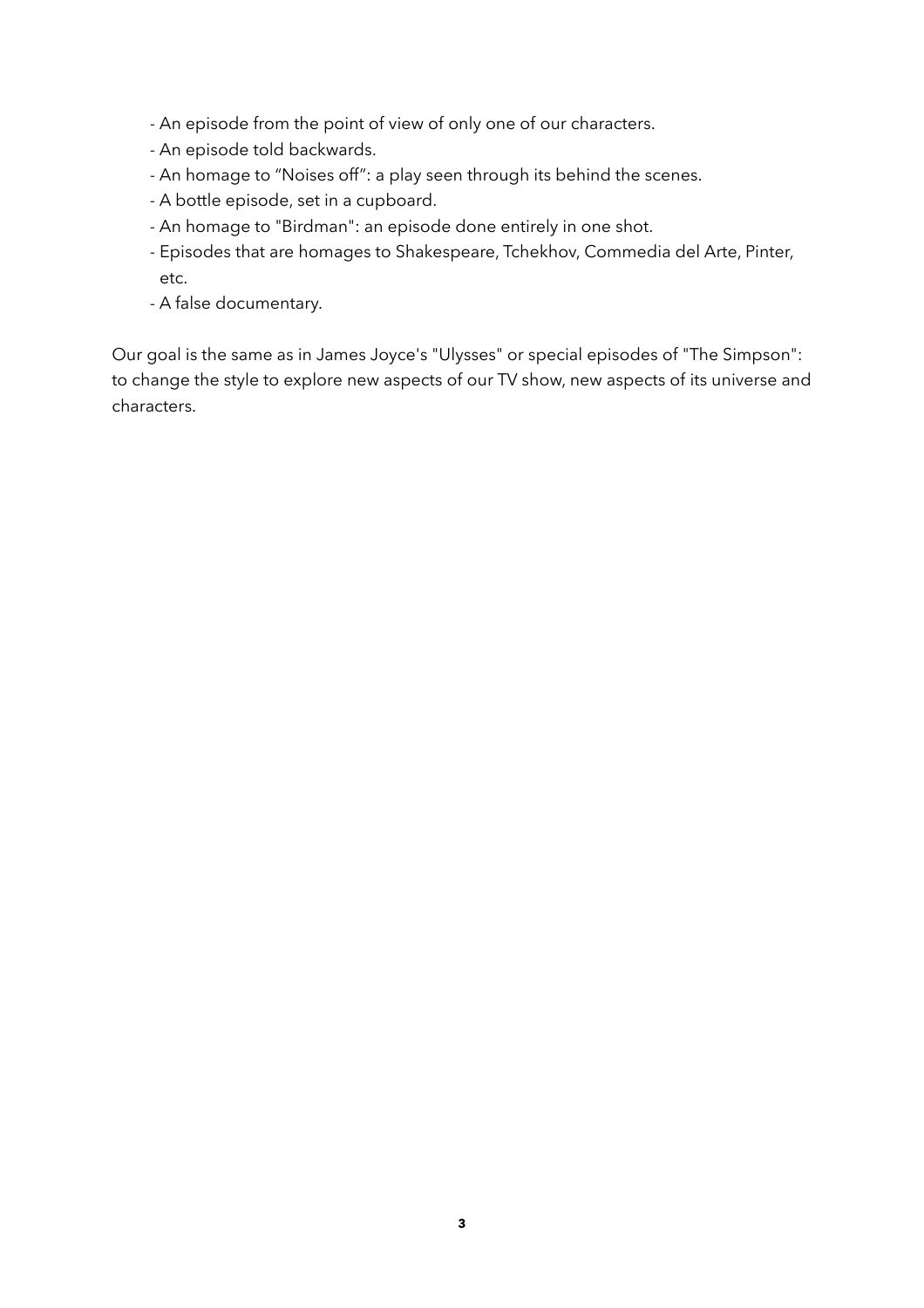### **ACT II**

### **MAIN CHARACTERS**

#### **VIOLETTE VAN ESPEL**

Violette is the artistic director of ETO (European Theater Organization). She's the boss of the place.

She's Belgian. Her mother is Flemish, her father, Walloon.

Violette's parents are low-level civil servants, Catholics, very square. They are kind, loving and try to be supportive. But they never understood their two children. They were anguished when their first son, Gregory, came out as gay and opened a drag-queen bar, and when their second child, Violette, wanted to become an actress. Violette studied acting but at the same time, to reassure her parents, she got a diploma in commercial engineering.

Violette is fluent in Flemish, French, and English. She had an on and off career as an actress in all three languages, which is pretty rare in Belgium.

She has reached her forties, an age where all actresses have less work. Flemish theater people thought that she was a star in the French-speaking part and that she was unavailable for them; they tended not to call her for work. And the same, in reverse, goes with the French-speaking theater people.

The result was that she became jobless. She was on the verge of losing her unemployment. The French-speaking and Flemish-speaking Communities' bureaucrats were trying to find a bilingual Belgian artistic director for ETO, with strong links to the theater. They offered the job to Violette. She had no choice but to accept.

She is never anxious about her professional life. She's competent, works seriously, she's good at what she does, but she's never felt stressed by it. Even when she was acting, Violette always felt that her private life was more important than her professional life. Maybe because her private life is always a bit off the rails.

She was married to Jeremy, an Irish banker. They have three children. We never see Jeremy, or her children, in the series. We just see Violette phoning him, and trying desperately and clumsily to win him back.

As most of her family, she has a strange metabolism: she can stay awake for long stretches of time; she can drink alcohol but, after a few minutes, it's completely absorbed and there isn't even a trace of it in her blood; she can forget to eat for a day or two, but can also eat a lot without gaining a gram.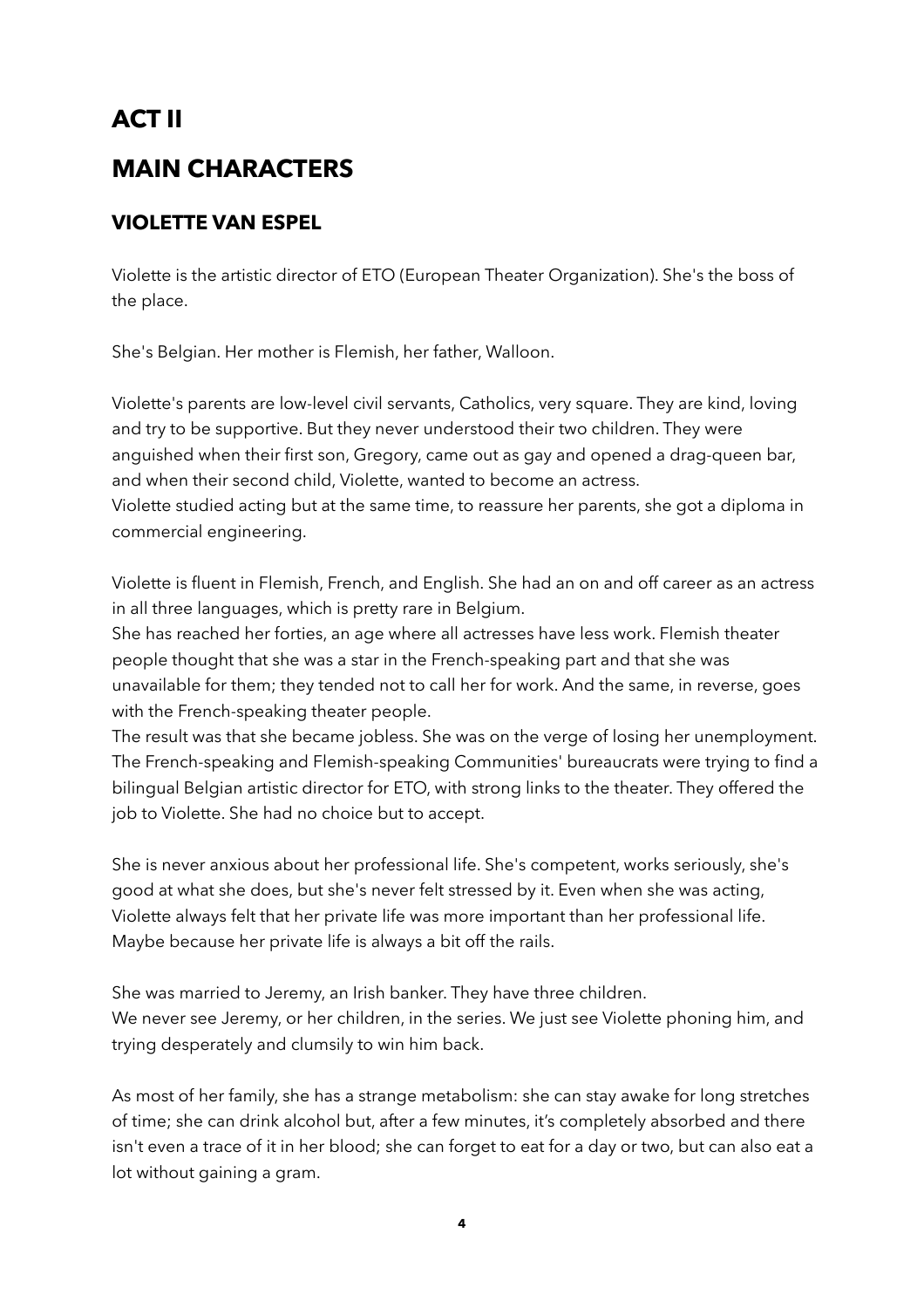Violette swears, sometimes in French, sometimes in Flemish. But she swears with a low voice, for herself. She always mixes rude words with childish words.

#### **MARIE DURANT**

Marie Durant is a 37-year-old French woman. She has studied management in London and has worked for a few cultural organizations, in planning and financing.

She was first offered Violette's position. But because of late-time Belgian political intrigue and fights between Flemish and French-talking ministries, it was decided that the head of ETO *had* to be a Belgian national.

Marie had already given her notice at her previous job. She had no choice than to accept the offer of being number two of ETO, to be the Administrative Director, under Violette's supervision.

Marie has a sincere love for the theater but let's face it: she doesn't understand what it is, theater. She views it just as a product or as entertainment.

Marie is a great mother for her two children, a loving wife for a lovely young British woman called Joanna. Marie is a gentle and kind soul. She's the sweetest and the most balanced person in the theater.

Apart from her obsession for Violette... Whom she wants to replace.

She considers Violette as her mortal enemy and would do anything to bring her down.

#### **IZABELLA BOGDA**

Izabella Bogda is Polish, 42 years old. She's in charge of public relations at ETO.

Izabella was born in Cracow, in a family of medical doctors (her parents but also her siblings, all of them are doctors). She was a rebellious child and teenager. At 18, she left home to enlist in the army.

After the army, she's been a hacker and then a computer safety expert in New York, a salesperson for a distribution multinational, has lived homeless in Spain, has been a manager in a Czech financial firm. She's been married twice with men and once with a woman, she has lived on three continents and has had every fertility treatment known to man but never got pregnant.

Sometimes, she tries to tell stories from her past. But it's too complicated, even for herself. After a few sentences, she mixes people and places and finally gives up with a forced smile.

She's always been obsessed with arts and artists, and always liked the theater. But she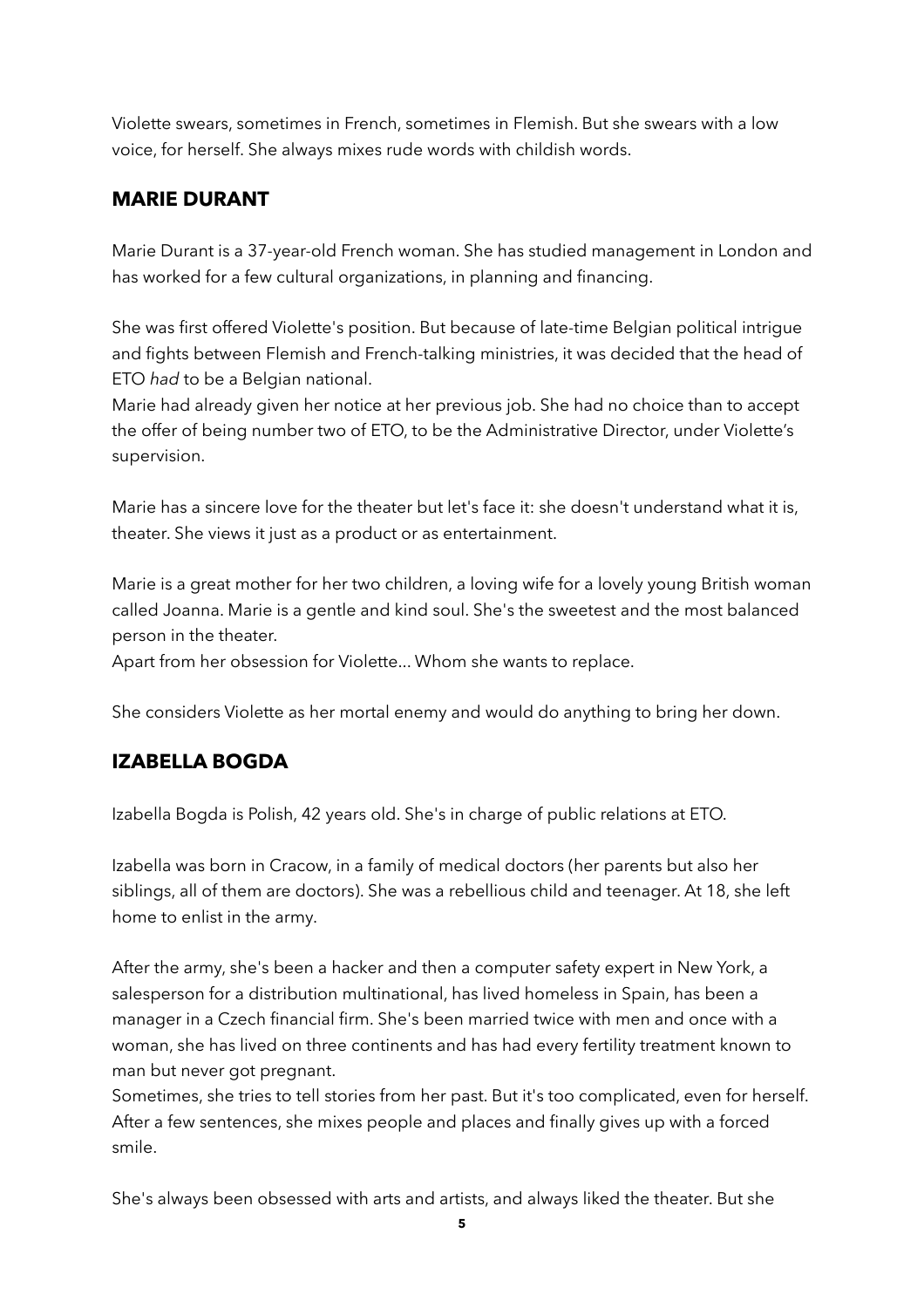doesn't understand theater from within. Even while working in it, she still keeps a spectator's point of view.

She's quite good at her job:

Like all seasoned sales-person, she's used to being answered "no". Even after a rebuttal, she carries on, against all the odds.

#### **TAMSIN SPARROW**

Tamsin Sparrow is 25. She's from Manchester. She's the secretary of ETO.

She's lovely, a bit overweight, very self-conscious.

She always tries to hide how intelligent, competent and efficient she is. Not only because she came from a blue-collar background and was bullied as a kid because of her intelligence but also because she has a sweet tooth for shallow things, glossy magazines, fashion, gossip press.

She has a bit of a Superman complex. She doesn't want to show who she really is (a very bright young woman) but tries to make people believe she's something else (a dumb and shallow secretary).

She learns languages very fast. After only six months in Brussels, she has picked up French and can talk a little Flemish. She's fluent in Gaelic and German and has strong notions in Arabic, Hebrew, and Italian.

She doesn't hesitate to use colloquialisms and slangs from all over the UK and even the USA, but she does it knowingly, ironically.

Being the only native English speaker in the ETO, she sees herself as the Protector of her mother tongue. She is shocked, even horrified, when other employees sometimes butcher the English language.

She never corrects them but rolls her eyes. Nobody notices it, except Marie, who prides herself to speak perfect English and feels miffed each time Tamsin does that to her.

Tamsin falls in love with men totally out of her reach: gays, sports addicts, workaholics, idiots, star fuckers, men that don't even look at her.

In the ETO, she fell in love with Jeroen, who fake-married her so she wouldn't have problems staying in Belgium after the Brexit - well, *he* thinks the marriage is fake, but *she*'s not convinced at all.

As most obsessive person, she's a collector, on the verge of being a hoarder. For the moment, she has collected photographs of Jeroen. Hundreds of photos of him, hanging on the walls of her small apartment.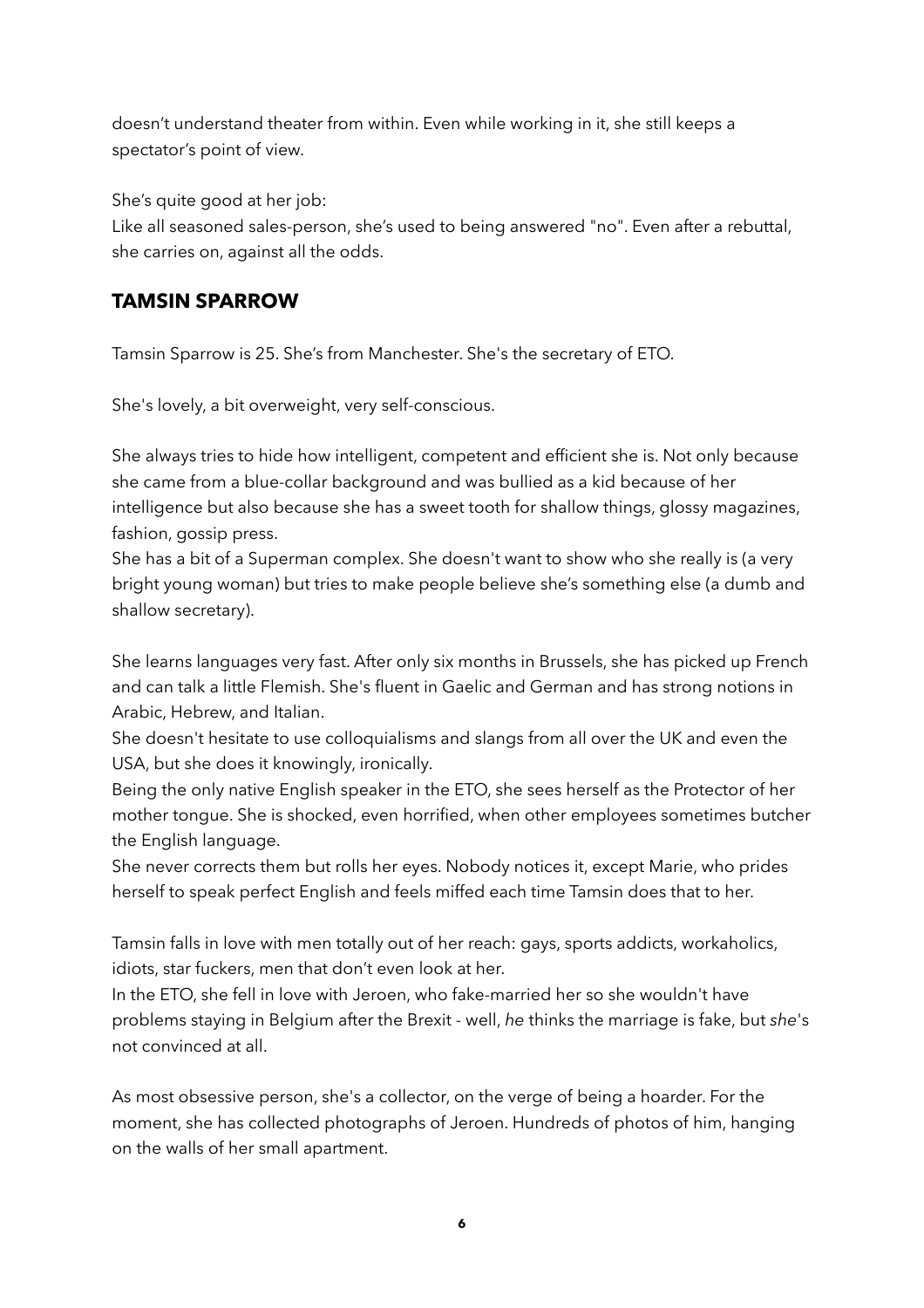#### **CLAUDIA RODRIGUES**

Claudia Rodrigues is a 32-year-old Portuguese woman. She's ETO's senior technician.

She's a seasoned theater technician. She first worked in different small, then big theaters in Portos. She lives now in Brussels and works for the ETO.

Her technical knowledge is deep and thorough.

She's small, thin, more boyish than really gender-fluid. She's a lesbian. She has had longterm relationships but, before moving to Brussels, she had a bad break-up. She's currently single.

A few weeks before the opening of the ETO, six months before the events of episode 1, she came to Brussels with her colleague Yegor. She made a pact with him: she was going to hide that she's fluent not only in Portuguese but also in Russian, French, and English. And Yegor would do as if, besides Swedish and Russian, he just spoke very poor English when in fact he's fluent not only in English but also in Portuguese, Italian, and Spanish. Their goal is to avoid lengthy and annoying conversations with the artists and the administrative staff of ETO.

#### **YEGOR MELNIKOV**

Yegor Melnikov is 27 years old. He's the junior technician of ETO.

Yegor comes from an old Russian theater family. Amongst his ancestors, there were actors, technicians, two theater directors, and a since forgotten theater writer that had been a sworn enemy of Tchekhov.

Yegor left Russia for Sweden, with his parents, when he was four years old. He came back to Russia, to study, then to work. He was a technician, in light, sound and even worked in set design, for a few big theaters of Moscow, Sint-Petersburg and then Lisbon. In Lisbon, he met Claudia.

He worked for her. They hit it on. They became professional pals.

When she was offered a job in the ETO, in Brussels, she asked him to come with her.

He doesn't have Claudia's experience, but he's inventive, fast, full of ideas. They complete each other very well.

Yegor is good with computers and electronics. He has a thorough knowledge of theater and its History. He has an extensive culture in all kinds of domains, especially for a young man of his age. He never showcases his culture.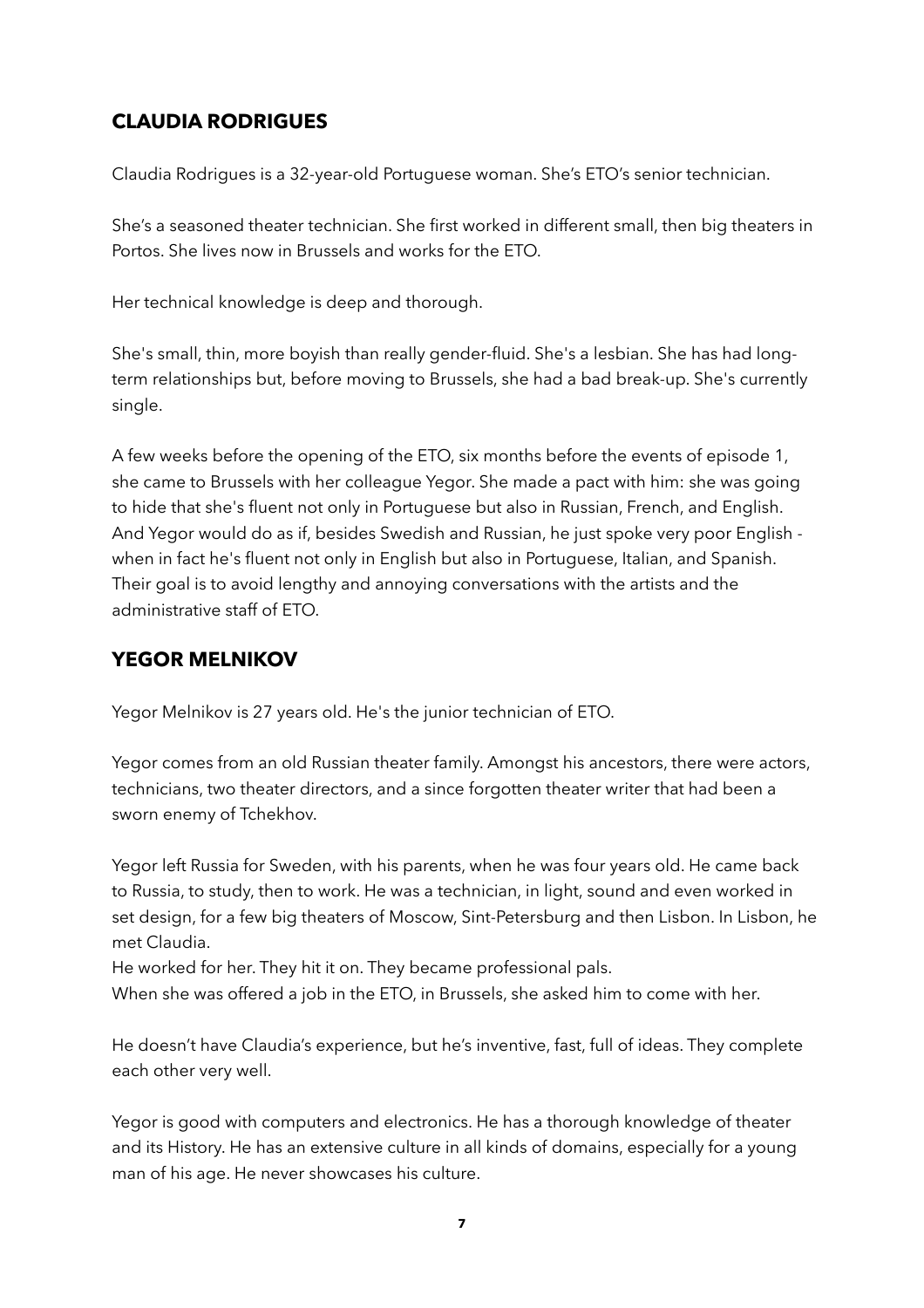He's fluent in English, as in many languages, a fact that he hides at the theater. To talk a clumsy English, he takes his inspiration in Yoda.

He's very political. He's anguished about the future of humanity and the ecosystem of earth. He's involved in a lot of alternative groups, all over the world and the internet. He wants to change the world.

One night, a bit drunk, he will sleep with Tamsin...

#### **NICOLE LINETTI**

Nicole Linetti is 56 years old. She's the accountant of the ETO.

She was born a boy, on the name "Nicolas Linetti", in a peasant's family of Puglia. She was bullied and cast aside by the other boys and by her own family. She fled when she was fifteen for Rome.

She lived in the streets for two years, begging and stealing. By chance, she met a man, an actor whose name she keeps secrets. He was her on and off boyfriend, and also a sort of patron. He gave her shelter, forced her to resume her education, and even paid for her first gender-alternating operations. All that while he was having an international movie-star career, a family with children and went to church every Sunday.

Nicole studied accounting. From the beginning of her career, she worked in theaters, .where a transgender person can work without too much fuss.

Nicole has seen a lot of bad events in her life. She doesn't trust people, tends to see the worse in them.

She always thinks that at any given moment she could be attacked, or robbed, or betrayed.

She's very fond of Violette. But not to the point to openly confront Marie. She doesn't know who is going to be her boss in the future.

She's not very good at her job but is very good at hiding it and make other people do the work at her place. In ETO, Jeroen takes most of her workload.

#### **JEROEN DEKEYZER**

Jeroen Dekeyzer is Dutch. He's 25 years old.

He's big, athletic, gorgeous-looking — the beauty of a young Rutger Hauer or Jeroen Krabbe.

He can seem stupid but is not. He has studied finance and law. And in secrecy, he's a very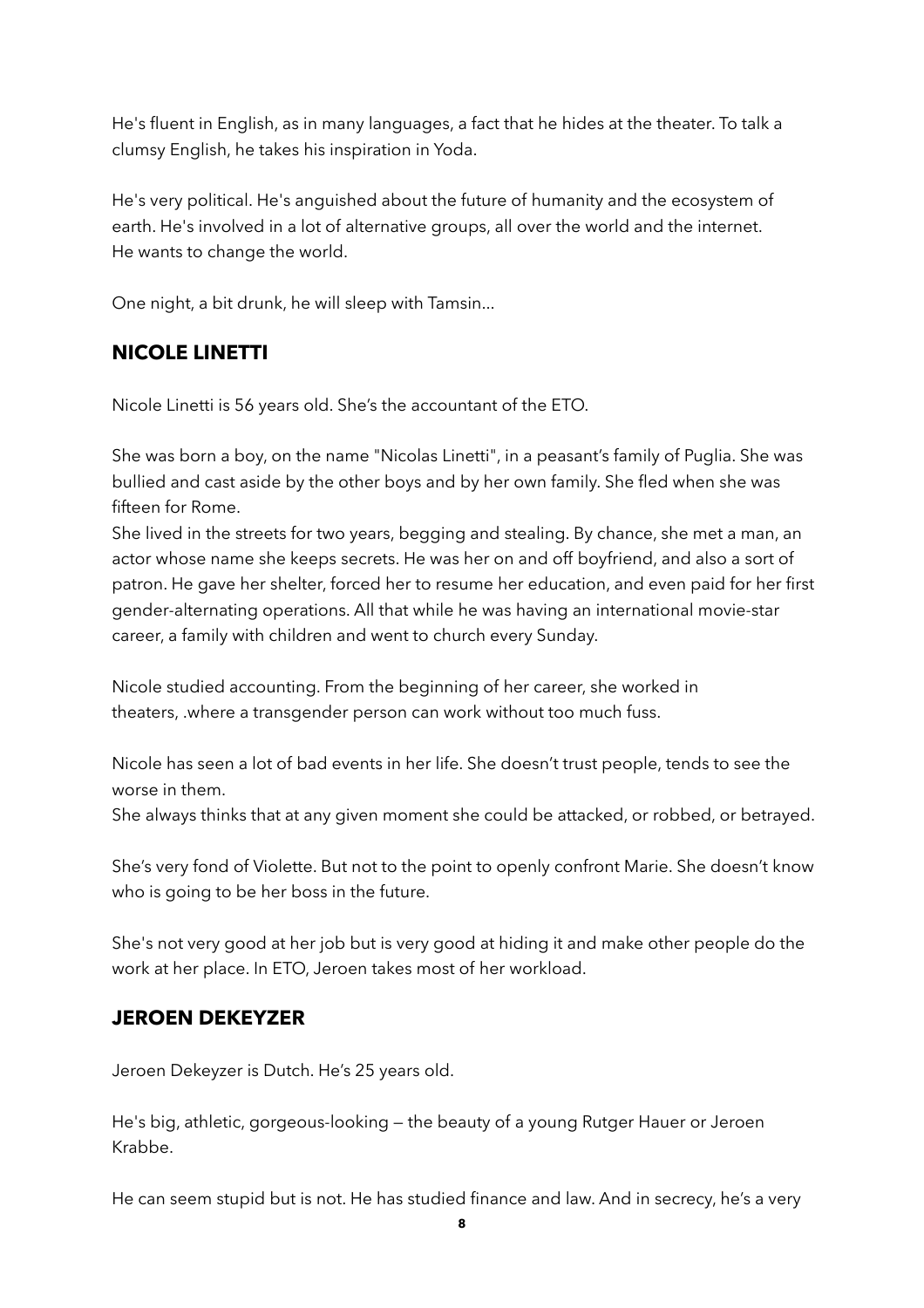gifted playwright.

All women (and a lot of men) want to have sex with him. But he is just looking for a soulmate.

When he falls in love, he becomes shy, self-conscious. In some cases, emotions overflow him to the point that he can be abrasive.

He tries very hard to be a good person. He always tries to help, without thinking of the consequence. That's how he married Tamsin, the secretary of ETO, to help her stay in Belgium after the Brexit.

He can be gloomy at times. He sincerely believes that in less than twenty years, it will be the end of capitalism at best, of the human race at worse. He doesn't do anything against it: he believes it's much too late for that.

This pessimism is the primary source of his writing.

Another reason for his gloomy attitude and tone: he comes from a family of undertakers, in Utrecht. He has their stiff and stilted demeanor.

He's not obsessed by death. He's just familiar with it, since his childhood.

He has an in-depth knowledge of very precise subjects: trains, Holland's water system, Pornstars names (just their names), Japanese and Nigerian literature, contemporary music, hunting dogs, etc. Usually, he's not very talkative. But if he has a reason to delve into one of his pet subjects, he can go into a long rant, filled with facts and numbers.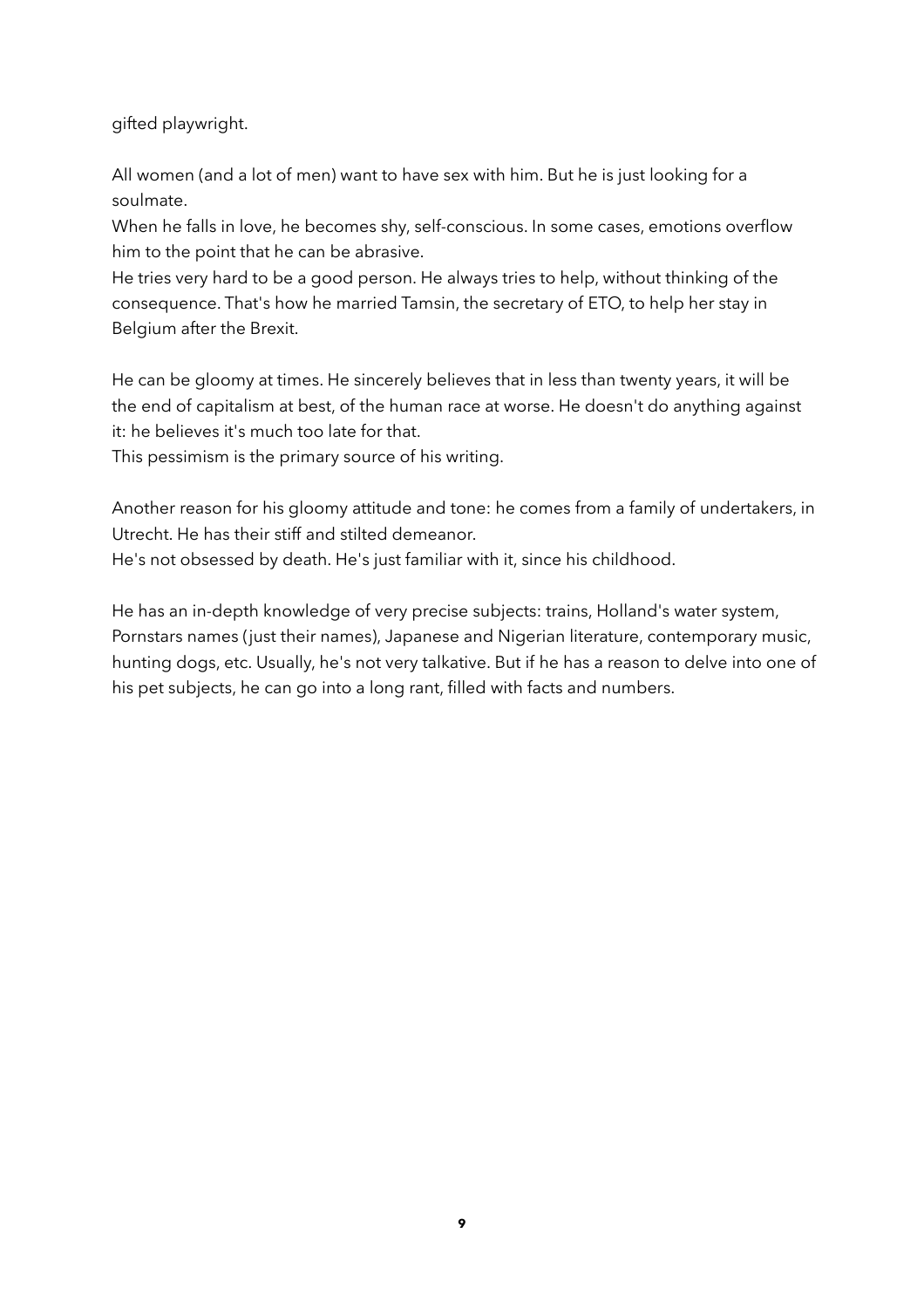### **ACT III**

### **TONE**

"Break a leg" is a comedy, but it doesn't chase after the laughter.

A very dry humor. No gags every two lines. Very few one-liners.

Our humor comes mainly from the characters, the situations and from the absurd poetry of bureaucracy.

#### **Ghosts and genre**

We use genres in "Break a leg", never as a plot device, only as absurd parts of the setting.

Ghosts are an example of that.

There are three ghosts in the theater, the ghosts of the actors who died on stage, in the nineteen-seventies and -eighties.

Those ghosts appear and disappear, but they never change the course of the plot. Some people, the ones who understand what theater is, see those ghosts. But they never question their existence and are only mildly surprised by their presence.

In some episodes, there are elements from other genres: spy novels, horror, science fiction, crime novels, etc. And our characters always react to it the same way: not very surprised or bewildered.

Nothing surprises you anymore when you work in theater.

#### **Over the top, under the top**

What has been said about genre is true about the general tone of the series.

A lot of events in our show are extraordinary, but our characters react as if they were everyday events.

Our characters themselves are all pretty special people. But they are oblivious to their specialness.

#### **LGBTQ+**

We address the LGBTQ+ issues simply by... Not addressing them. At least, not in the workplace.

We have two gay characters, one transgender, one bisexual, one gender fluid, but their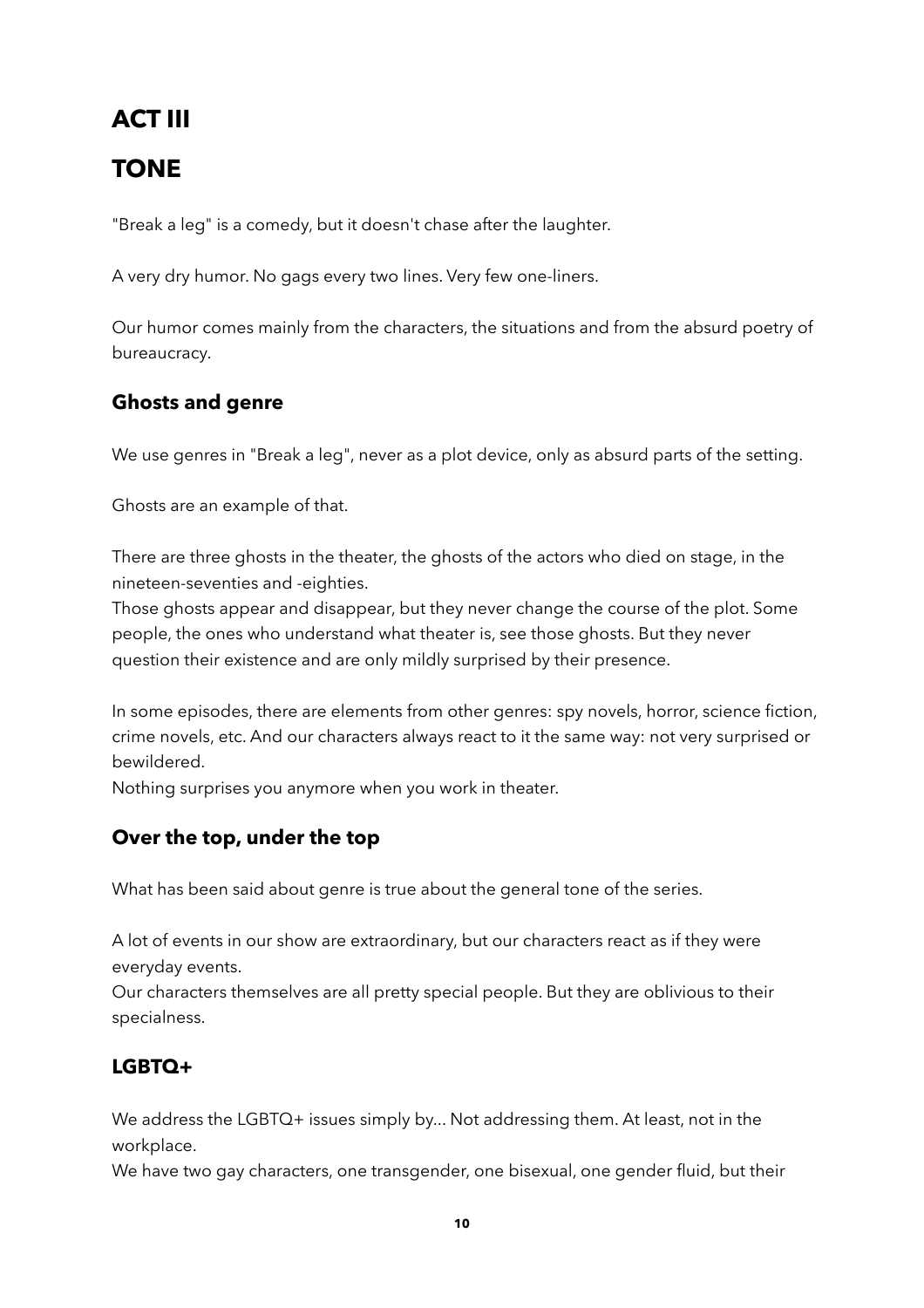gender or sexuality does not define them. They are just people working there, who happen to have a specific gender or sexuality and that's it.

Which is generally the way those issues are generally handled in the theater as a workplace.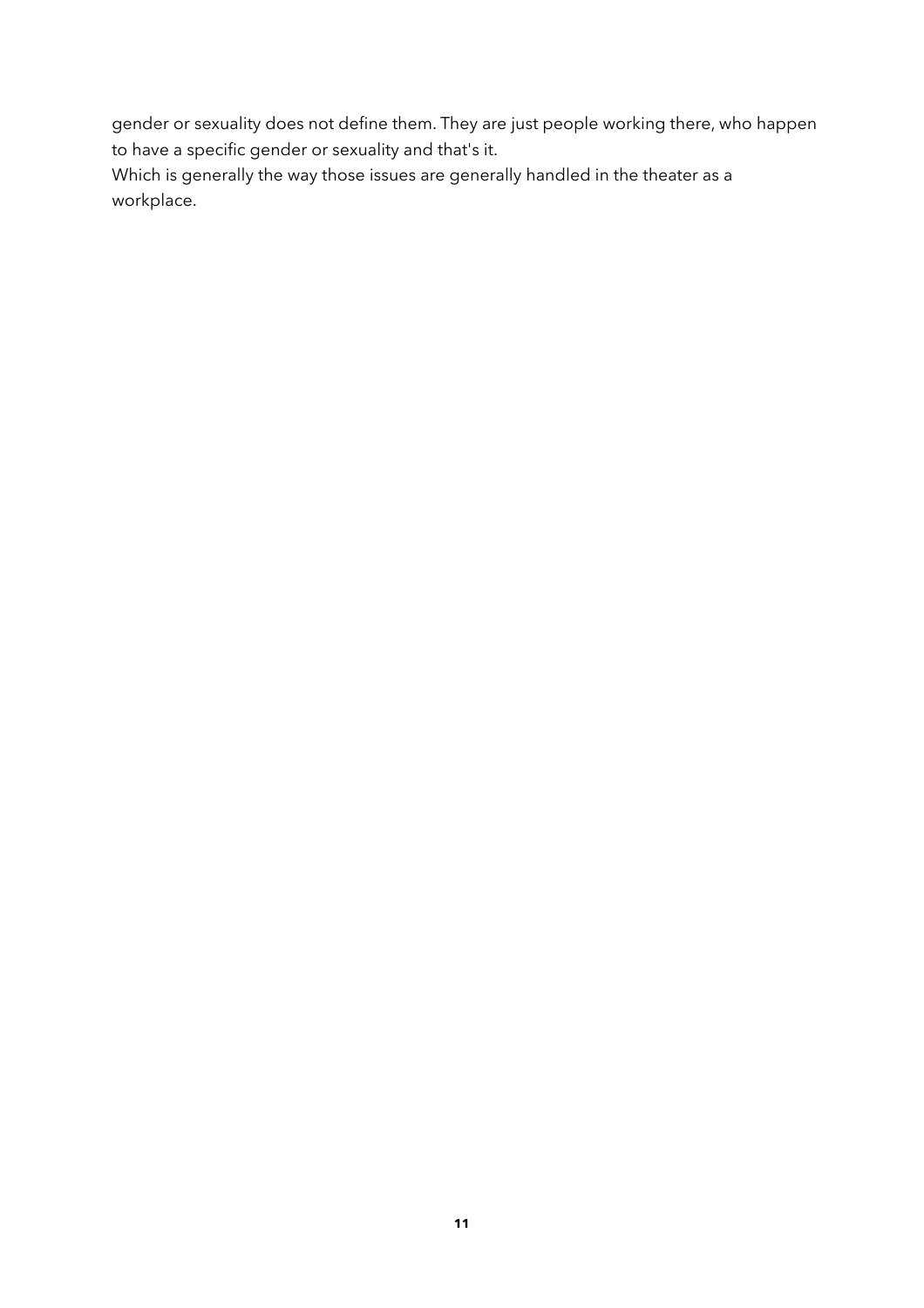# **ACT IV**

## **STYLE**

The filming of "Break a leg" is inspired by documentaries: three or more hand-held cameras, "natural" light, hard cuts editing, etc.

But it is not a mockumentary, like "Spinal tap", "Parks and recreation" or "C'est arrivé près de chez vous".

No interviews, no constant zooms, no looking in the lens.

Everything is done to favor the acting.

We'll use the classical method in these kinds of shows: a few takes where the actors say the dialogs to the commas; then a few takes where they improvise.

We also do long walk-and-talk, where we go from set to the other in a continuous shot, as it was done in "Birdman". We do it for the same reason than in the film: theater!... "Théâtre, théâtre, théâtre !..."